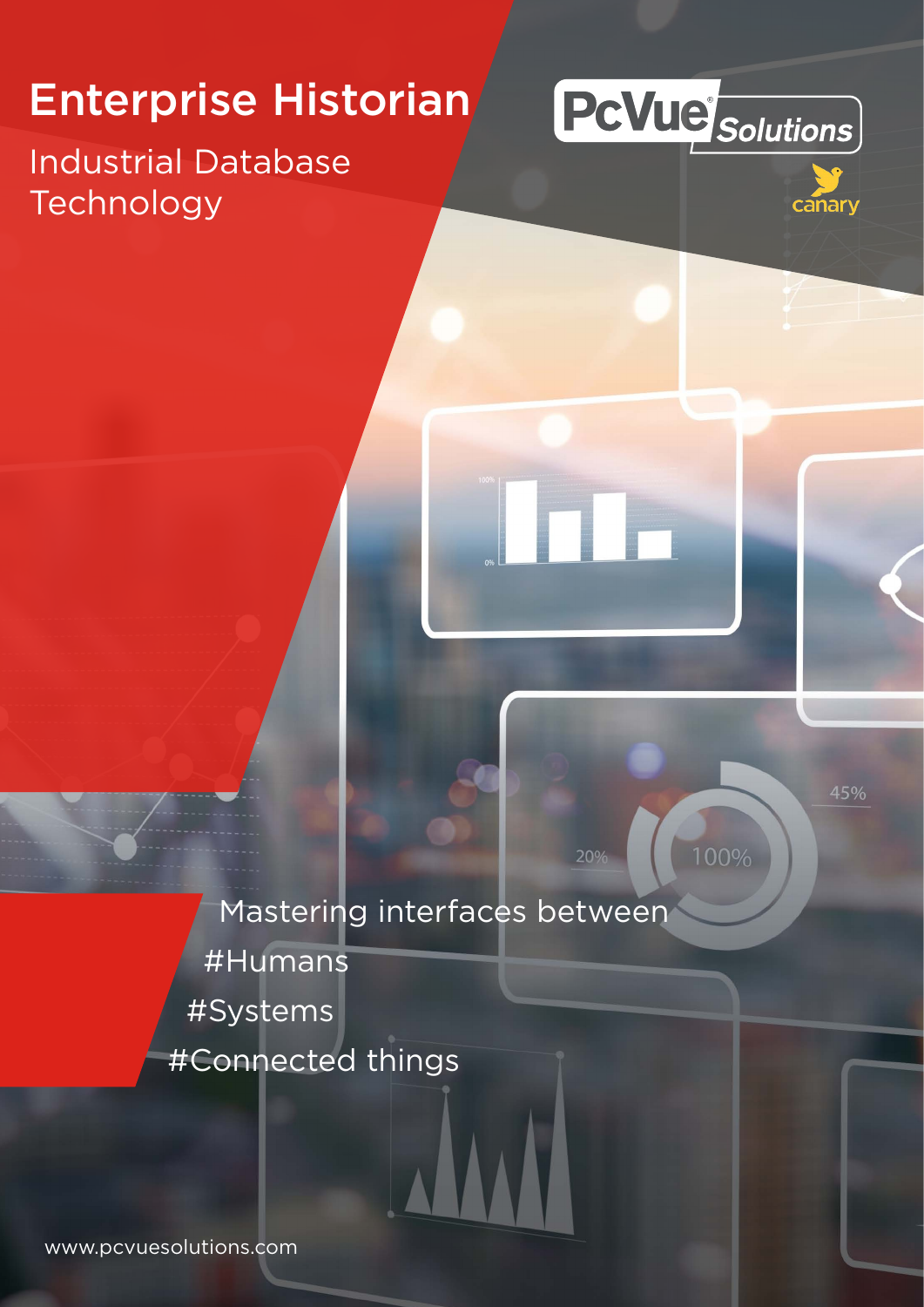## Enterprise Historian

#### The Time Series Database for Industrial Automation

An industrial data platform designed to help you collect, store, and analyze all your organization's process data.

#### The Database Technology

The Enterprise Historian is a NoSQL time series database. That simply means it is built to specifically store time series data and does not rely on an SQL database to do so.

Every tag you choose to store in the Enterprise Historian can contain the following data:

- Tag name
- 100+ meta data properties (engineering units, descriptions, limits, and more)
- Timestamps
- Values (booleans, floats, integers, strings, etc)
- Quality score

Imagine the amount of data that can be produced if you have 5,000 tags sending values every second. What if it was 50,000 tags, or even 500,000?

That's exactly why Enterprise Historian chooses not to use SQL, its just too much data for a relational database. The Enterprise Historian was specifically built and optimized for the writing and reading of this specialty time series data.

When you deploy Enterprise Historian, you organize your tags into DataSets. A DataSet is a collection of sensors, or tags, that you choose to group together. Since you license the Historian only by tag count, you can create as many DataSets as you need.

#### Incredibly Fast Performance

When needed, the Historian can maintain a continuous read speed of more than 2.5 million reads-per-second.

#### Loss-Less Data Compression

We know how important it is that your technology scales with your company. That's why both the the Historian's technology and Enterprise Historian's business model are designed for scalability.

Enterprise Historian's loss-less compression algorithm ensures your data is never compromised. Each day, all your historic records are validated, compressed, and closed for writing. Your original raw data format is forever stored securely and with the smallest storage footprint possible.

*Canary achieves an industry leading compression ratio of better than 3:1, saving you more than 66% in storage.*

#### Easy Database Structure

Within each DataSet, the Enterprise Historian writes to a Historical DataBase file, or HDB file for short. The HDB contains all the tag names and records the timestamp for every value change as well as its quality score. You can also associate properties to each tag allowing you to store descriptions, engineering units, limits, and more. Typically, a new HDB file is created daily.



#### Unlimited Scalability

A single Enterprise Historian server can scale from only 100 tags to more than 2 million without requiring any additional software installations. Simply adjust the tag license to reflect the number of tags you need to store or even opt for an unlimited tag licensing option for ultimate peace-of-mind.

#### Architecture, Redundancy, & Disaster Recovery

You can install Enterprise Historians at local sites as well as at corporate locations. Link multiple Historians to automatically move data from the site level to the corporate level in real time or on a schedule. You can also build in redundancy for high availability solutions. Every Data Collector can push data automatically to multiple Historian instances. Additionally, the Enterprise Historian Mirror Service allows you to schedule DataSet snapshots on an hourly, daily, weekly, or monthly schedule allowing for data duplication to offsite Historians.

You can write more than 1.5 million updates per second to the Enterprise Historian in a continuous 24 hours a day, 7 days a week operation. That's a lot of data. Best of all, the database is structured so no matter how many years of data you store, or how many tags you are collecting, you will always maintain that 1.5 million write-per-second performance!



- $\checkmark$  No database management required
- $\checkmark$  Provides loss-less compression
- $\checkmark$  Performance unaffected by database size
- $\checkmark$  Highly compressed storage
- $\checkmark$  No additional database licensing costs
- $\checkmark$  Accept SQL queries



*The Enterprise Historian gives you better performance, requires no database management, and uses loss-less compression to ensure your data values are never compromised.*